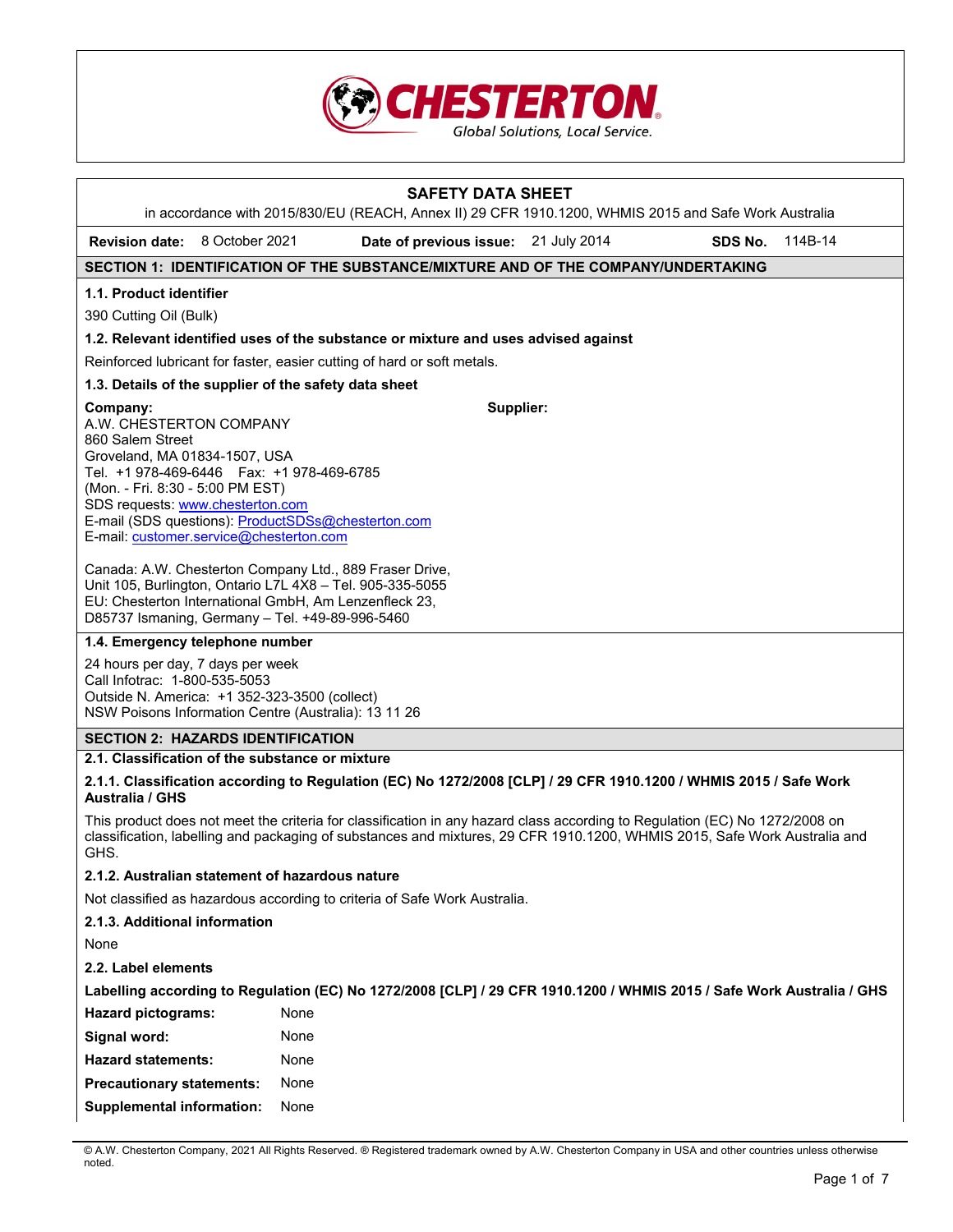## **2.3. Other hazards**

The principal hazard with this product as with any other petroleum of this type, is the smoke and fumes produced if it is used for heavy cutting operations. Care should be taken to avoid excessive inhalation of these by-products.

| 3.2. Mixtures                                                                                       | <b>SECTION 3: COMPOSITION/INFORMATION ON INGREDIENTS</b>                                                                                                                                            |       |                           |                          |                                                                                                             |
|-----------------------------------------------------------------------------------------------------|-----------------------------------------------------------------------------------------------------------------------------------------------------------------------------------------------------|-------|---------------------------|--------------------------|-------------------------------------------------------------------------------------------------------------|
|                                                                                                     |                                                                                                                                                                                                     |       |                           |                          | <b>CLP/GHS Classification</b>                                                                               |
| Hazardous Ingredients <sup>1</sup>                                                                  |                                                                                                                                                                                                     | % Wt. | <b>CAS No./</b><br>EC No. | <b>REACH</b><br>Reg. No. |                                                                                                             |
| naphthenic*                                                                                         | Distillates (petroleum), hydrotreated heavy                                                                                                                                                         | 75-85 | 64742-52-5<br>265-155-0   | <b>NA</b>                | Asp. Tox. 1, H304                                                                                           |
|                                                                                                     |                                                                                                                                                                                                     |       |                           |                          |                                                                                                             |
|                                                                                                     |                                                                                                                                                                                                     |       |                           |                          |                                                                                                             |
|                                                                                                     |                                                                                                                                                                                                     |       |                           |                          |                                                                                                             |
|                                                                                                     | For full text of H-statements: see SECTION 16.<br>*Contains less than 3 % DMSO extract as measured by IP 346.                                                                                       |       |                           |                          |                                                                                                             |
|                                                                                                     | 1 Classified according to: • 29 CFR 1910.1200, 1915, 1916, 1917, Mass. Right-to-Know Law (ch. 40, M.G.LO. 111F)                                                                                     |       |                           |                          |                                                                                                             |
|                                                                                                     | • 1272/2008/EC, GHS, REACH<br>• WHMIS 2015<br>• Safe Work Australia                                                                                                                                 |       |                           |                          |                                                                                                             |
|                                                                                                     | <b>SECTION 4: FIRST AID MEASURES</b>                                                                                                                                                                |       |                           |                          |                                                                                                             |
|                                                                                                     | 4.1. Description of first aid measures                                                                                                                                                              |       |                           |                          |                                                                                                             |
| Inhalation:                                                                                         | Remove to fresh air. If not breathing, administer artificial respiration. Contact physician.                                                                                                        |       |                           |                          |                                                                                                             |
| <b>Skin contact:</b>                                                                                | Wash skin with soap and water. Contact physician if irritation persists.                                                                                                                            |       |                           |                          |                                                                                                             |
| Eye contact:                                                                                        | rinsing. Contact physician if irritation persists.                                                                                                                                                  |       |                           |                          | Rinse cautiously with water for several minutes. Remove contact lenses, if present and easy to do. Continue |
| Ingestion:                                                                                          | Do not induce vomiting. Contact physician immediately.                                                                                                                                              |       |                           |                          |                                                                                                             |
|                                                                                                     | No action shall be taken involving any personal risk or without suitable training. See section 8.2.2 for<br><b>Protection of first-aiders:</b><br>recommendations on personal protective equipment. |       |                           |                          |                                                                                                             |
|                                                                                                     | 4.2. Most important symptoms and effects, both acute and delayed                                                                                                                                    |       |                           |                          |                                                                                                             |
|                                                                                                     | Minimal skin and eye irritant. Prolonged or repeated skin contact may defat the skin and cause skin irritation.                                                                                     |       |                           |                          |                                                                                                             |
| 4.3. Indication of any immediate medical attention and special treatment needed                     |                                                                                                                                                                                                     |       |                           |                          |                                                                                                             |
| Treat symptoms.                                                                                     |                                                                                                                                                                                                     |       |                           |                          |                                                                                                             |
|                                                                                                     | <b>SECTION 5: FIREFIGHTING MEASURES</b>                                                                                                                                                             |       |                           |                          |                                                                                                             |
| 5.1. Extinguishing media                                                                            |                                                                                                                                                                                                     |       |                           |                          |                                                                                                             |
|                                                                                                     | <b>Suitable extinguishing media:</b> Carbon dioxide, 41, foam or water fog                                                                                                                          |       |                           |                          |                                                                                                             |
|                                                                                                     | Unsuitable extinguishing media: High volume water jet                                                                                                                                               |       |                           |                          |                                                                                                             |
|                                                                                                     | 5.2. Special hazards arising from the substance or mixture                                                                                                                                          |       |                           |                          |                                                                                                             |
|                                                                                                     | Thermal decomposition can produce chlorides, sulfur oxides (SOx) and other toxic fumes.                                                                                                             |       |                           |                          |                                                                                                             |
| 5.3. Advice for firefighters                                                                        |                                                                                                                                                                                                     |       |                           |                          |                                                                                                             |
| Cool exposed containers with water. Recommend Firefighters wear self-contained breathing apparatus. |                                                                                                                                                                                                     |       |                           |                          |                                                                                                             |
| <b>Australian HAZCHEM Emergency Action Code:</b><br>2 Z                                             |                                                                                                                                                                                                     |       |                           |                          |                                                                                                             |
| <b>SECTION 6: ACCIDENTAL RELEASE MEASURES</b>                                                       |                                                                                                                                                                                                     |       |                           |                          |                                                                                                             |
|                                                                                                     | 6.1. Personal precautions, protective equipment and emergency procedures                                                                                                                            |       |                           |                          |                                                                                                             |
| Utilize exposure controls and personal protection as specified in Section 8.                        |                                                                                                                                                                                                     |       |                           |                          |                                                                                                             |
| <b>6.2. Environmental Precautions</b>                                                               |                                                                                                                                                                                                     |       |                           |                          |                                                                                                             |
| Keep out of sewers, streams and waterways.                                                          |                                                                                                                                                                                                     |       |                           |                          |                                                                                                             |

<sup>©</sup> A.W. Chesterton Company, 2021 All Rights Reserved. ® Registered trademark owned by A.W. Chesterton Company in USA and other countries unless otherwise noted.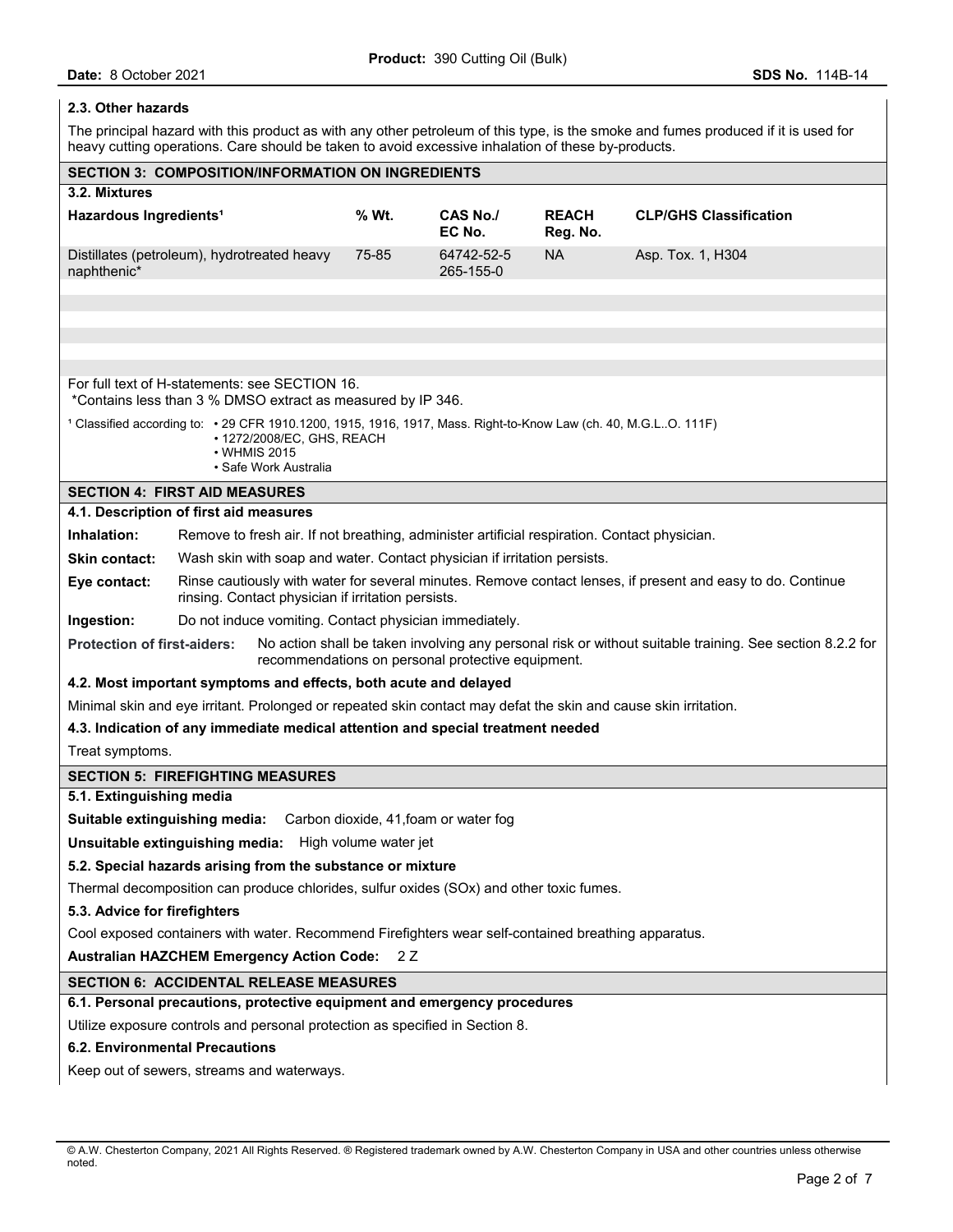## **6.3. Methods and material for containment and cleaning up**

Contain spill to a small area. Pick up with absorbent material (sand, sawdust, clay, etc.) and place in a suitable container for disposal.

#### **6.4. Reference to other sections**

Refer to section 13 for disposal advice.

## **SECTION 7: HANDLING AND STORAGE 7.1. Precautions for safe handling**

Keep container closed when not in use. Discard contaminated shoes.

## **7.2. Conditions for safe storage, including any incompatibilities**

Store in a cool, dry area.

#### **7.3. Specific end use(s)**

No special precautions.

## **SECTION 8: EXPOSURE CONTROLS/PERSONAL PROTECTION**

## **8.1. Control parameters**

#### **Occupational exposure limit values**

| Ingredients       | <b>OSHA PEL1</b> |                   | <b>ACGIH TLV<sup>2</sup></b> |                   | UK WEL $3$ |                   | <b>AUSTRALIA ES<sup>4</sup></b> |                   |
|-------------------|------------------|-------------------|------------------------------|-------------------|------------|-------------------|---------------------------------|-------------------|
|                   | ppm              | ma/m <sup>3</sup> | ppm                          | ma/m <sup>3</sup> | ppm        | ma/m <sup>3</sup> | ppm                             | mg/m <sup>3</sup> |
| Oil mist, mineral | N/A              |                   | N/A                          |                   | N/A        | N/A               | N/A                             | 5                 |

<sup>1</sup> United States Occupational Health & Safety Administration permissible exposure limits

<sup>2</sup> American Conference of Governmental Industrial Hygienists threshold limit values

<sup>3</sup> EH40 Workplace exposure limits, Health & Safety Executive

<sup>4</sup> Safe Work Australia, Workplace Exposure Standards for Airborne Contaminants

## **Biological limit values**

No biological exposure limits noted for the ingredient(s).

## **Derived No Effect Level (DNEL) according to Regulation (EC) No 1907/2006:**

## **Workers**

| Substance                                                 | Route of exposure | Potential health effects  | <b>DNEL</b>                        |
|-----------------------------------------------------------|-------------------|---------------------------|------------------------------------|
| Distillates (petroleum), hydrotreated<br>heavy naphthenic | Inhalation        | Chronic effects, local    | 5.58 mg/m <sup>3</sup><br>(GESTIS) |
|                                                           |                   | Chronic effects, systemic | 2.73 mg/m <sup>3</sup><br>(GESTIS) |

**Predicted No Effect Concentration (PNEC) according to Regulation (EC) No 1907/2006:**

Not available

## **8.2. Exposure controls**

## **8.2.1. Engineering measures**

No special requirements. If exposure limits are exceeded, provide adequate ventilation.

**8.2.2. Individual protection measures** 

| <b>Respiratory protection:</b> | Not normally needed. If exposure limits are exceeded, use approved organic vapor respirator (e.g.,<br>EN filter type A-P2). |
|--------------------------------|-----------------------------------------------------------------------------------------------------------------------------|
| <b>Protective gloves:</b>      | Not normally needed.                                                                                                        |
| Eye and face protection:       | Safety glasses                                                                                                              |

© A.W. Chesterton Company, 2021 All Rights Reserved. ® Registered trademark owned by A.W. Chesterton Company in USA and other countries unless otherwise noted.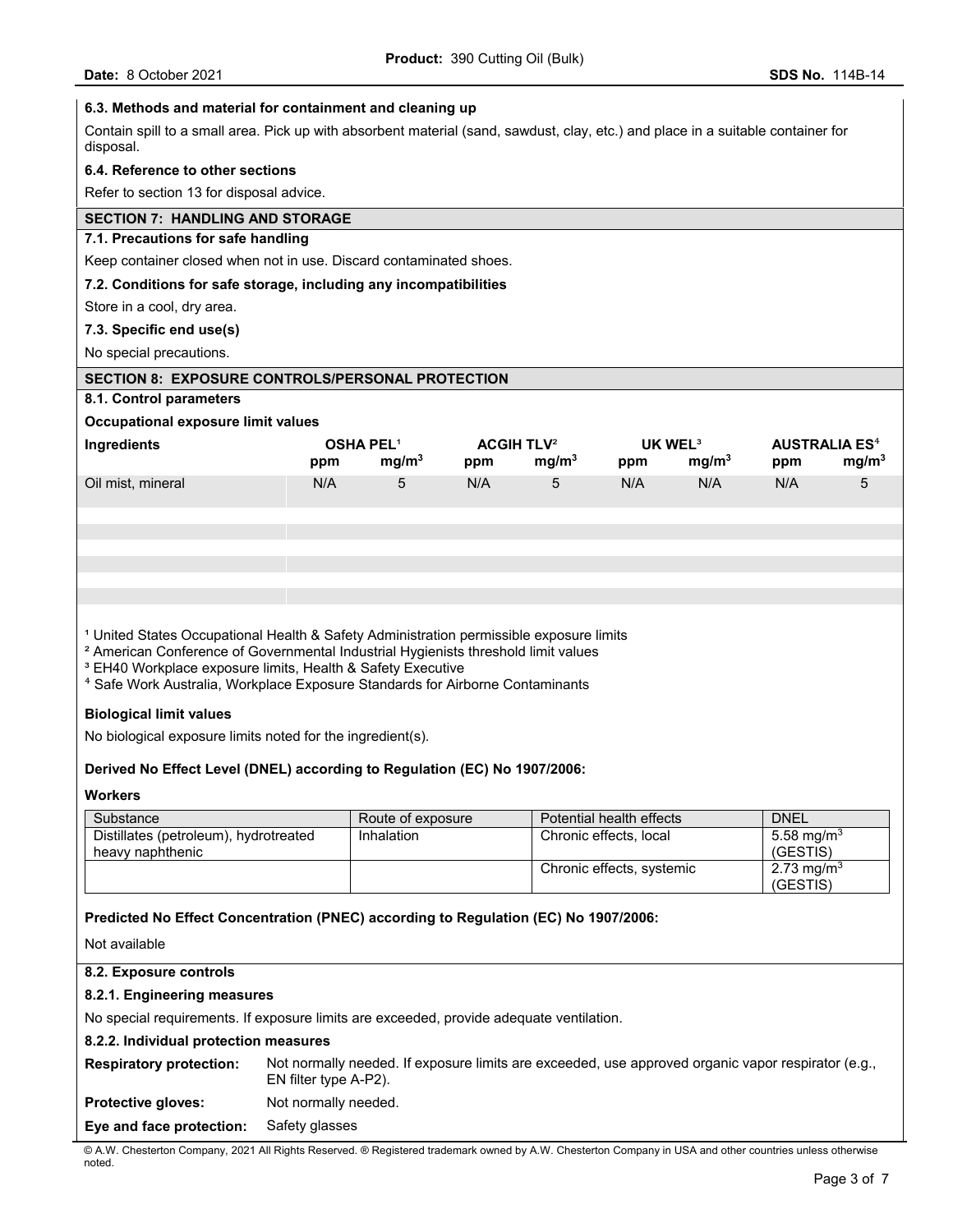**Other:** None

#### **8.2.3. Environmental exposure controls**

Refer to sections 6 and 12.

# **SECTION 9: PHYSICAL AND CHEMICAL PROPERTIES**

## **9.1. Information on basic physical and chemical properties**

| <b>Physical state</b>                                                 | liquid                               | Odour                         | petroleum odor |
|-----------------------------------------------------------------------|--------------------------------------|-------------------------------|----------------|
| Colour                                                                | amber                                | <b>Odour threshold</b>        | not determined |
| Initial boiling point                                                 | not determined                       | Vapour pressure @ 20°C        | not determined |
| <b>Melting point</b>                                                  | not determined                       | % Aromatics by weight         | not determined |
| % Volatile (by volume)                                                | not determined                       | рH                            | not applicable |
| <b>Flash point</b>                                                    | $>163^{\circ}$ C ( $>325^{\circ}$ F) | <b>Relative density</b>       | 0.9 kg/l       |
| Method                                                                | PM Closed Cup                        | Weight per volume             | $7.6$ lbs/qal. |
| <b>Viscosity</b>                                                      | $< 50$ cps @ 25 $^{\circ}$ C         | Coefficient (water/oil)       | $\leq 1$       |
| <b>Autoignition temperature</b>                                       | not determined                       | Vapour density (air=1)        | > 1            |
| Decomposition temperature                                             | not determined                       | Rate of evaporation (ether=1) | < 1            |
| <b>Upper/lower flammability</b>                                       | not determined                       | Solubility in water           | insoluble      |
| or explosive limits                                                   |                                      |                               |                |
| Flammability (solid, gas)                                             | not applicable                       | <b>Oxidising properties</b>   | not determined |
| <b>Explosive properties</b>                                           | not determined                       |                               |                |
| 9.2. Other information                                                |                                      |                               |                |
| Kinematic viscosity at $40^{\circ}$ C: 28.9 cSt (mm <sup>2</sup> /s). |                                      |                               |                |

**SECTION 10: STABILITY AND REACTIVITY** 

## **10.1. Reactivity**

Refer to sections 10.3 and 10.5.

#### **10.2. Chemical stability**

Stable

#### **10.3. Possibility of hazardous reactions**

No dangerous reactions known under conditions of normal use.

## **10.4. Conditions to avoid**

Open flames and red hot surfaces.

#### **10.5. Incompatible materials**

Strong oxidizers like liquid Chlorine and concentrated Oxygen.

heavy naphthenic

#### **10.6. Hazardous decomposition products**

| Chlorides, SOx and other toxic fumes.          |                                                           |                    |                               |
|------------------------------------------------|-----------------------------------------------------------|--------------------|-------------------------------|
| <b>SECTION 11: TOXICOLOGICAL INFORMATION</b>   |                                                           |                    |                               |
| 11.1. Information on toxicological effects     |                                                           |                    |                               |
| Primary route of exposure<br>under normal use: | Skin and eye contact.                                     |                    |                               |
| <b>Acute toxicity -</b>                        |                                                           |                    |                               |
| Oral:                                          | Minimal skin and eye irritant.                            |                    |                               |
|                                                | Substance                                                 | Test               | Result                        |
|                                                | Distillates (petroleum), hydrotreated<br>heavy naphthenic | LD50, rat          | $> 5,000$ mg/kg,<br>estimated |
| Dermal:                                        |                                                           |                    |                               |
|                                                | Substance                                                 | Test               | Result                        |
|                                                | Distillates (petroleum), hydrotreated<br>heavy naphthenic | LD50, rat          | $> 5,000$ mg/kg,<br>estimated |
| Inhalation:                                    |                                                           |                    |                               |
|                                                | Substance                                                 | Test               | Result                        |
|                                                | Distillates (petroleum), hydrotreated                     | LC50, rat, 4 hours | $> 5$ mg/l (mist)             |

© A.W. Chesterton Company, 2021 All Rights Reserved. ® Registered trademark owned by A.W. Chesterton Company in USA and other countries unless otherwise noted.

estimated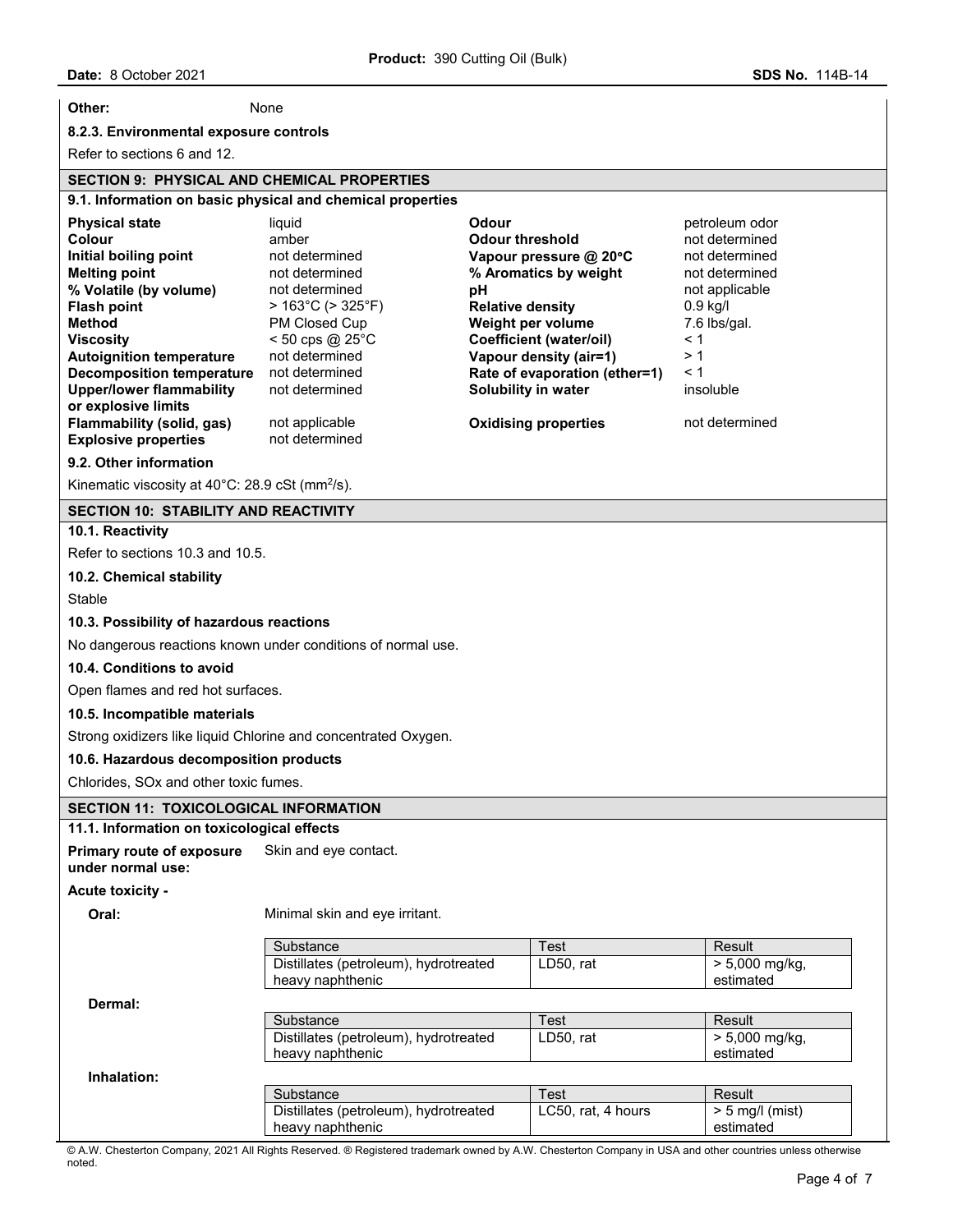| <b>Skin corrosion/irritation:</b> | Prolonged or repeated skin contact may defat the skin and cause skin irritation.                                                                                                                                                                         |                                      |                    |
|-----------------------------------|----------------------------------------------------------------------------------------------------------------------------------------------------------------------------------------------------------------------------------------------------------|--------------------------------------|--------------------|
|                                   | Substance                                                                                                                                                                                                                                                | <b>Test</b>                          | <b>Result</b>      |
|                                   | Distillates (petroleum), hydrotreated                                                                                                                                                                                                                    | Skin irritation, rabbit              | Not irritating     |
|                                   | heavy naphthenic                                                                                                                                                                                                                                         |                                      |                    |
| Serious eye damage/               |                                                                                                                                                                                                                                                          |                                      |                    |
| irritation:                       | Substance                                                                                                                                                                                                                                                | <b>Test</b>                          | Result             |
|                                   | Distillates (petroleum), hydrotreated<br>heavy naphthenic                                                                                                                                                                                                | Eye irritation, rabbit<br>(OECD 405) | Not irritating     |
| <b>Respiratory or skin</b>        |                                                                                                                                                                                                                                                          |                                      |                    |
| sensitisation:                    | Substance                                                                                                                                                                                                                                                | Test                                 | Result             |
|                                   | Distillates (petroleum), hydrotreated                                                                                                                                                                                                                    | Skin sensitization, guinea           | Not sensitizing    |
|                                   | heavy naphthenic                                                                                                                                                                                                                                         | pig (OECD 406)                       | (similar material) |
| Germ cell mutagenicity:           | Distillates (petroleum), hydrotreated heavy naphthenic: based on available data, the classification<br>criteria are not met.                                                                                                                             |                                      |                    |
| Carcinogenicity:                  | This product contains no carcinogens as listed by the National Toxicology Program (NTP), the<br>International Agency for Research on Cancer (IARC), the Occupational Safety and Health<br>Administration (OSHA) or the European Chemicals Agency (ECHA). |                                      |                    |
| <b>Reproductive toxicity:</b>     | Distillates (petroleum), hydrotreated heavy naphthenic: based on available data, the classification<br>criteria are not met.                                                                                                                             |                                      |                    |
| STOT - single exposure:           | Distillates (petroleum), hydrotreated heavy naphthenic: based on available data, the classification<br>criteria are not met.                                                                                                                             |                                      |                    |
| STOT - repeated exposure:         | Distillates (petroleum), hydrotreated heavy naphthenic: based on available data, the classification<br>criteria are not met.                                                                                                                             |                                      |                    |
| <b>Aspiration hazard:</b>         | Based on available data, the classification criteria are not met.                                                                                                                                                                                        |                                      |                    |
| <b>Other information:</b>         | None                                                                                                                                                                                                                                                     |                                      |                    |

#### **SECTION 12: ECOLOGICAL INFORMATION**

Ecotoxicological data have not been determined specifically for this product. The information given below is based on a knowledge of the components and the ecotoxicology of similar substances.

## **12.1. Toxicity**

Distillates (petroleum), hydrotreated heavy naphthenic: available data indicate this product is not acutely toxic.

#### **12.2. Persistence and degradability**

Oil products, improperly released to the environment, can cause ground and water pollution. Distillates (petroleum), hydrotreated heavy naphthenic: biodegradation, OECD 301F, 28 days, 31%, inherently biodegradable.

#### **12.3. Bioaccumulative potential**

Distillates (petroleum), hydrotreated heavy naphthenic: low potential for bioaccumulation (log Kow 2-6, BCF < 500).

#### **12.4. Mobility in soil**

Liquid. Insoluble in water. In determining environmental mobility, consider the product's physical and chemical properties (see Section 9). Distillates (petroleum), hydrotreated heavy naphthenic: large volumes may penetrate soil and contaminate groundwater.

#### **12.5. Results of PBT and vPvB assessment**

Not available

## **12.6. Other adverse effects**

None known

## **SECTION 13: DISPOSAL CONSIDERATIONS**

## **13.1. Waste treatment methods**

Incinerate absorbed material with a properly licensed facility. Incinerate or fuel blend spent or unused product. Check local, state and national/federal regulations and comply with the most stringent requirement. This product is classified as a hazardous waste according to 2008/98/EC.

#### **SECTION 14: TRANSPORT INFORMATION**

## **14.1. UN number or ID number**

**ADG/ADR/RID/ADN/IMDG/ICAO:** NOT APPLICABLE **TDG:** NOT APPLICABLE

© A.W. Chesterton Company, 2021 All Rights Reserved. ® Registered trademark owned by A.W. Chesterton Company in USA and other countries unless otherwise noted.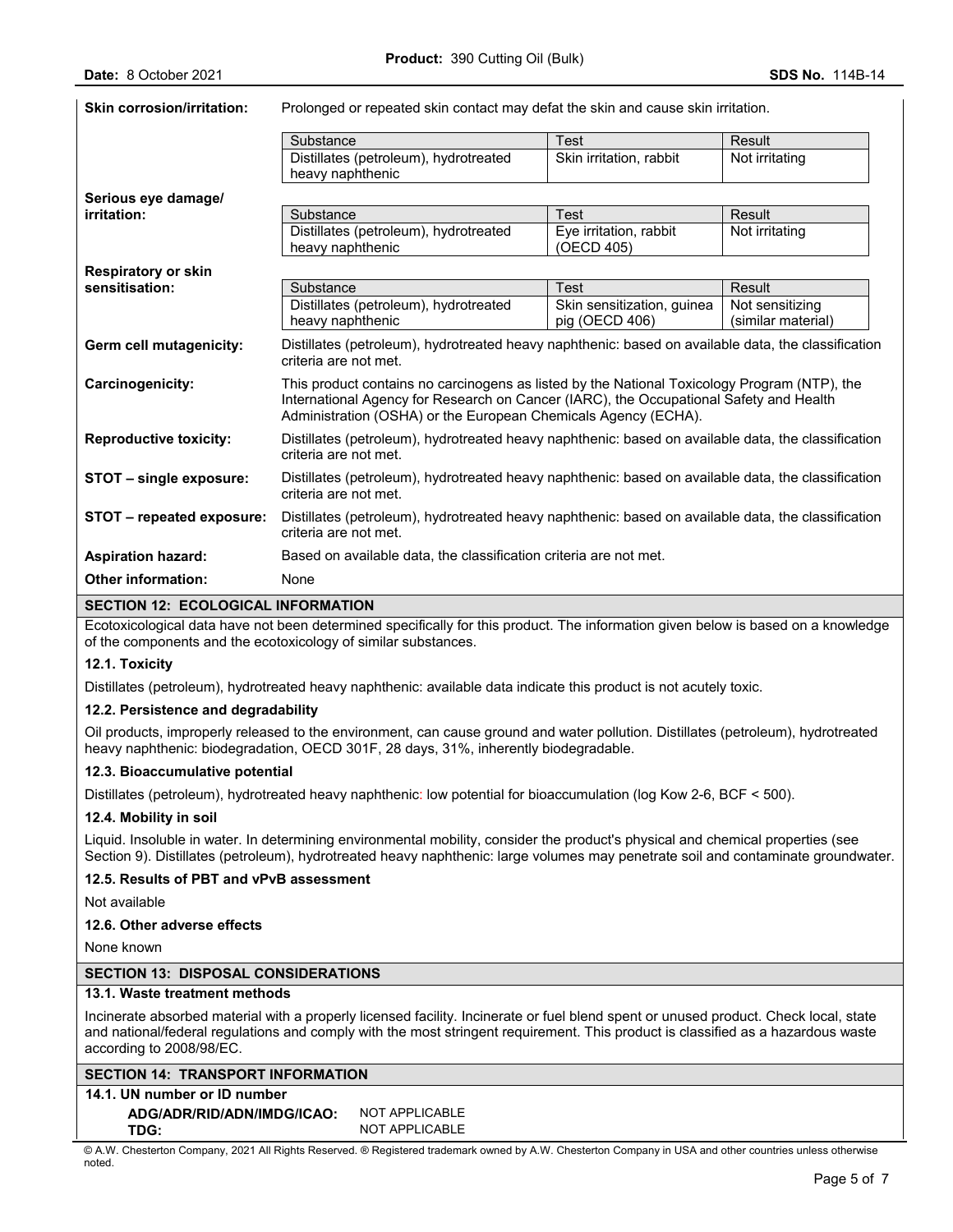| <b>US DOT:</b>                                                | <b>NOT APPLICABLE</b>                                                                                |
|---------------------------------------------------------------|------------------------------------------------------------------------------------------------------|
| 14.2. UN proper shipping name                                 |                                                                                                      |
| ADG/ADR/RID/ADN/IMDG/ICAO:                                    | NON-HAZARDOUS, NON REGULATED                                                                         |
| TDG:                                                          | NON-HAZARDOUS, NON REGULATED                                                                         |
| <b>US DOT:</b>                                                | NON-HAZARDOUS, NON REGULATED                                                                         |
| 14.3. Transport hazard class(es)                              |                                                                                                      |
| ADG/ADR/RID/ADN/IMDG/ICAO:<br>TDG:                            | NOT APPLICABLE<br>NOT APPLICABLE                                                                     |
| <b>US DOT:</b>                                                | <b>NOT APPLICABLE</b>                                                                                |
| 14.4. Packing group                                           |                                                                                                      |
| ADG/ADR/RID/ADN/IMDG/ICAO:                                    | <b>NOT APPLICABLE</b>                                                                                |
| TDG:                                                          | <b>NOT APPLICABLE</b>                                                                                |
| <b>US DOT:</b>                                                | <b>NOT APPLICABLE</b>                                                                                |
| 14.5. Environmental hazards                                   |                                                                                                      |
| <b>NOT APPLICABLE</b>                                         |                                                                                                      |
| 14.6. Special precautions for user                            |                                                                                                      |
| <b>NOT APPLICABLE</b>                                         |                                                                                                      |
| 14.7. Maritime transport in bulk according to IMO instruments |                                                                                                      |
| <b>NOT APPLICABLE</b>                                         |                                                                                                      |
| 14.8. Other information                                       |                                                                                                      |
| <b>NOT APPLICABLE</b>                                         |                                                                                                      |
| <b>SECTION 15: REGULATORY INFORMATION</b>                     |                                                                                                      |
|                                                               | 15.1. Safety, health and environmental regulations/legislation specific for the substance or mixture |
| 15.1.1. EU regulations                                        |                                                                                                      |
| <b>Authorisations under Title VII:</b><br>Not applicable      |                                                                                                      |
| <b>Restrictions under Title VIII: None</b>                    |                                                                                                      |
| <b>Other EU regulations:</b> None                             |                                                                                                      |
| 15.1.2. National regulations                                  |                                                                                                      |
| <b>US EPA SARA TITLE III</b>                                  |                                                                                                      |
| 312 Hazards:                                                  | Chemicals subject to reporting requirements of Section 313 of EPCRA<br>and of 40 CFR 372:            |
| None                                                          | None                                                                                                 |
|                                                               |                                                                                                      |
| Other national regulations:<br>None                           |                                                                                                      |
| 15.2. Chemical safety assessment                              |                                                                                                      |

No Chemical Safety Assessment has been carried out for this substance/mixture by the supplier.